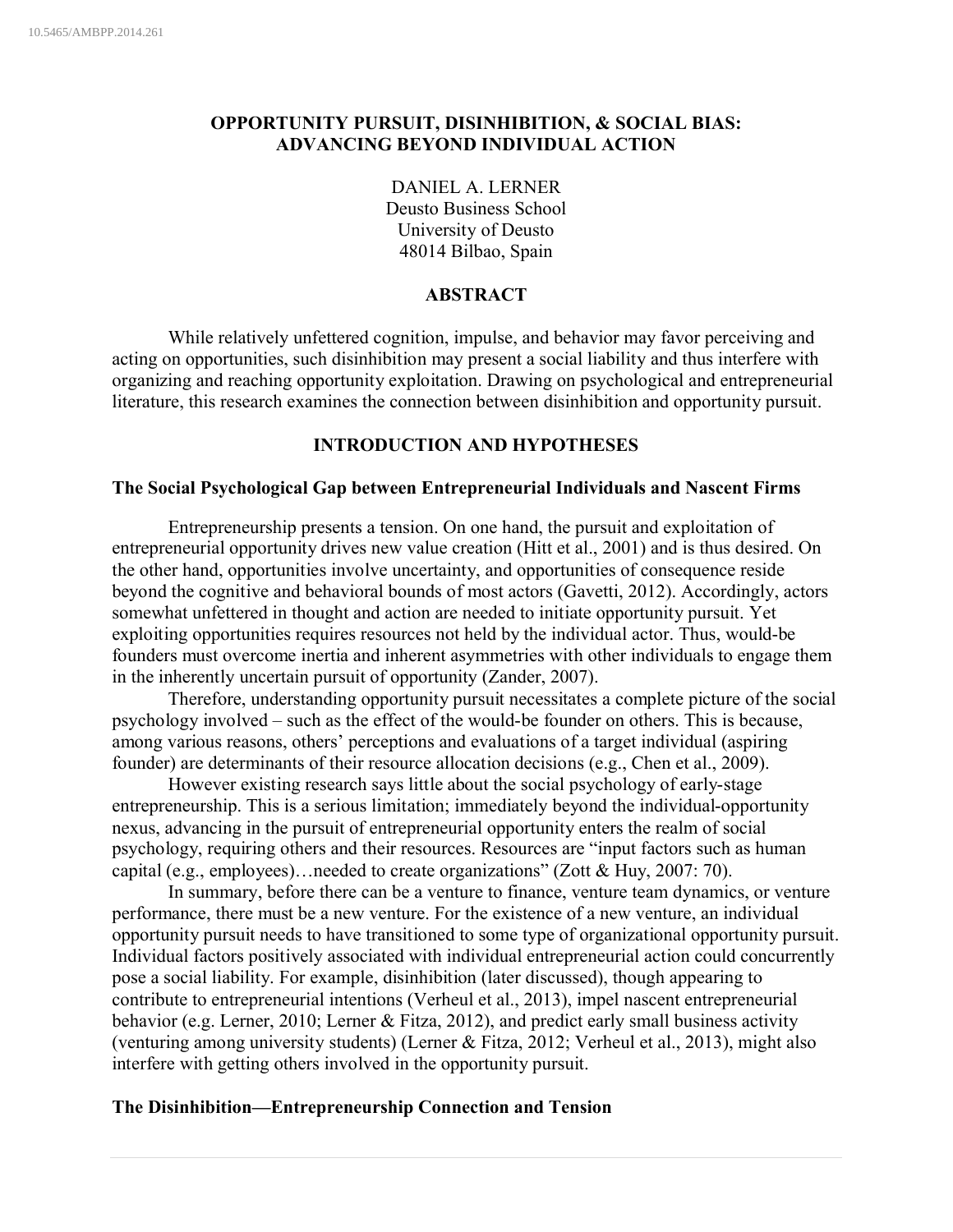Entrepreneurship is characterized by uncertainty (Knight, 1921; McMullen & Shepherd, 2006) and action (Bird & Schjoedt, 2009; Frese, 2009). As uncertainty increases, planned action becomes increasingly futile and conscientious follow-through on established plans can become counter-productive (Knight, 1921; Sarasvathy, 2001). Since action based on incomplete knowledge and without the benefit of defined rules is necessary to advance under conditions of uncertainty, and considering individual time and resource constraints, would-be founders have little choice but to act somewhat more on impulse than other economic agents (e.g. Knight, 1921; Schumpeter, 1934). The higher the rate of doing/activity, the greater the potential for creative discovery, effectual learning, and advancement (cf. Sarasvathy, 2001; Simonton, 2003).

A similar story applies independent of whether the market environment is considered uncertain or malleable. Presuming boundedly rational economic agents (i.e. entrepreneurs) inhabit a multi-dimensional multi-peaked fitness landscape (e.g. Gavetti & Levinthal, 2000), a greater tempo in search and a reduced proclivity for conventional attention, perception, and action should facilitate perceiving and approaching more distal less competed peaks (Gavetti, 2012; Gavetti & Levinthal, 2000). Regarding activity rate, Frese (2009: 440) and others have noted "entrepreneurs [are and] have to be more active than normal employees and even managers (Utsch et al., 1999)."

Taken together, the above theoretically suggests that *some* hyperactivity, a proclivity to act more on impulse, and cognitive disinhibition (e.g. divergent attention) may favor *initiating* entrepreneurship, since such individual characteristics facilitate novel perception and greater action (especially under conditions of uncertainty). Beyond the theoretical, popular press and emerging scholarly research offer indications of greater hyperactivity, impulsivity, and attentional variability in those with entrepreneurial intentions (Verheul et al., 2013), in students who venture (Verheul et al., 2013), and in entrepreneurs (Hayek & Harvey, 2012; Levander & Raccuia, 2001; Tice, 2010). While such disinhibition may facilitate an individual initiating entrepreneurial action, it could also pose a social liability. Psychology literature (e.g., Canu et al., 2008; Chew et al., 2009; Paulson et al., 2005) has found that the appearance or suggestion of a target individual as hyperactive, impulsive, or attention deficit adversely affects others' assessments of the target. Before presenting the specific research hypotheses, an abbreviated discussion of such disinhibition is provided.

In scientific discourse the terms *inhibition* and *disinhibition* are often used side by side and in different ways according to the type of research. The term (dis)inhibition can for example be used to describe neural activity, basic individual behavior, general social behavior, online behavior, sexual behavior, or under/over regulated behavior. Thus disinhibition is a versatile concept, which with related terms has "been used in diverse ways, at varying levels of abstraction" (Carver, 2005: 313; Nigg, 2000).

Behavioral disinhibition refers broadly to unrestrained behavior, from cognitive and hedonic motivational origins (Carver & White, 1994; Nigg, 2000). It offers a behavioral lens, theoretically grounded and empirically validated in underlying cognition, motivation, and neuroscience (e.g., Carver & White, 1994; Nigg, 2000; Shackman et al., 2009). From the cognitive perspective and underpinnings, behavioral disinhibition comes from relatively weak executive system functioning (Nigg, 2000). In regards to the motivational underpinnings, behavioral impulses are generated from bottom-up (limbic-cortical) systems: the Behavioral Activation System (BAS) and the Behavioral Inhibition System (BIS) (Carver & White, 1994; Corr, 2004; Nigg, 2000). From this perspective, behavioral disinhibition comes from uninhibited appetitive impulses (Nigg, 2000; Patterson & Newman, 1993; van den Bos et al., 2009).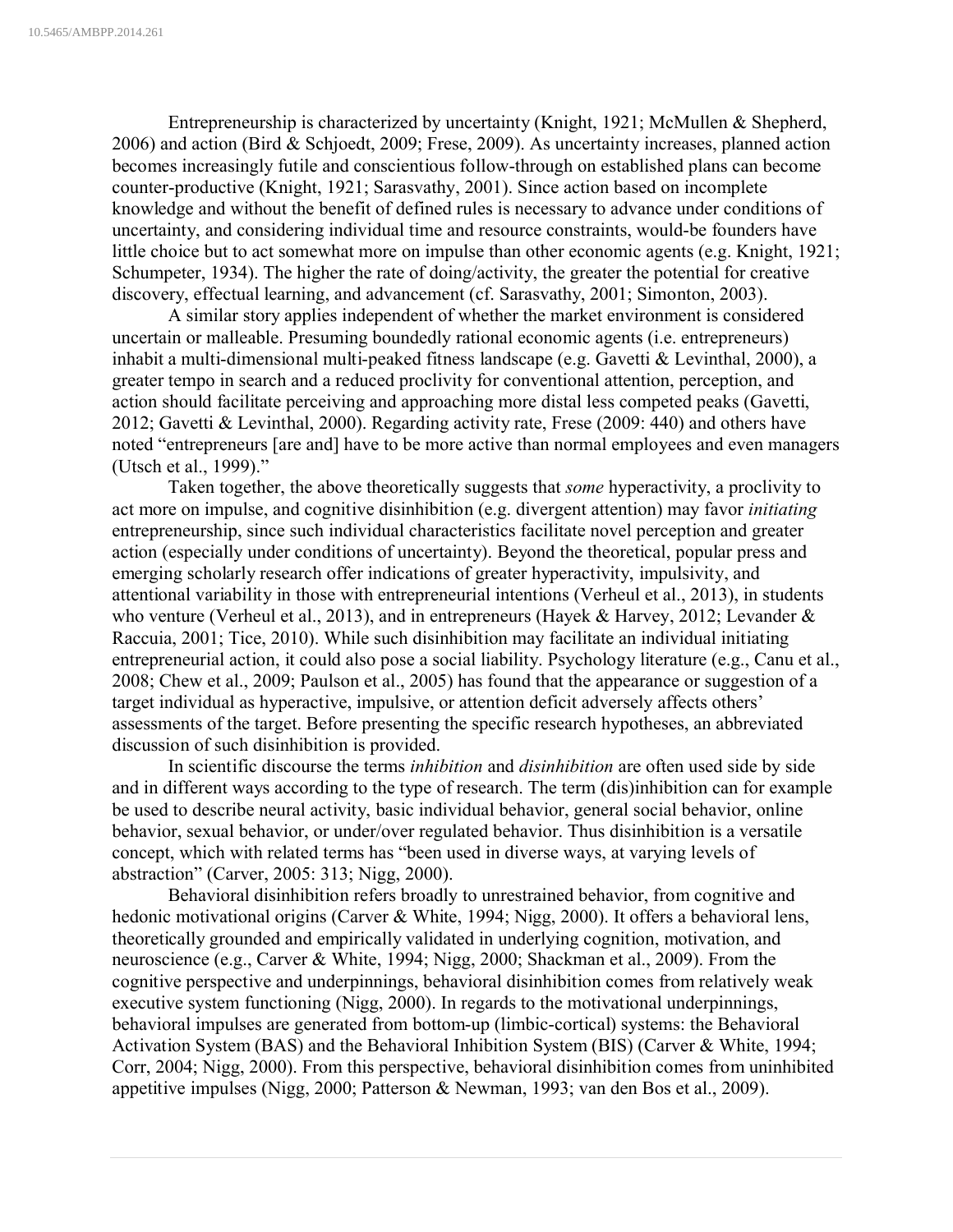The neuro-executive (cognitive) and psychophysiological (motivational) perspectives of behavioral disinhibition are complementary (Nigg, 2000). They are concerned with relatively unfettered behavior, starting from the perspective of *executive functions* (or *cognitive control capabilities* as termed by Laureiro-Martinez [forthcoming, Organization Science]) and lowerorder motivational drives. Behavioral disinhibition offers relative parsimony – engaging unfettered individual behavior based on underlying cognitive and motivational processes (e.g., attentional orientation toward proximal reinforcement and gain-seeking). Yet given the term's usage in various literatures and perspectives, there is no broadly established or integrated operational definition of disinhibition as an overall construct. It is thus necessary to operationally circumscribe disinhibition, as a unified operational definition is beyond the current scope.

Attention Deficit/Hyperactivity Disorder (ADHD) squarely reflects behavioral disinhibition; ADHD is well established, offering a broad and circumscribed behavioral disinhibition, grounded in cognitive executive functioning weakness and appetitive impulses (Barkley, 1997; Barkley & Murphy, 2010; 2011; Barkley, Murphy, & Fischer, 2008; Nigg, 2000). Furthermore, it represents a specified established constellation of behavioral tendencies relatively common to varying degrees in adults, known to affect organizational behavior, and seemingly germane to various aspects of the entrepreneurial process. Independent of clinical cutpoints or diagnosis, ADHD-type behavioral disinhibition provides a specified lens.

In relation to circumscribing behavioral disinhibition, I refer to ADHD disinhibition without presuming the level of hyperactivity, impulsivity, or selective focus inattention would qualify for clinical diagnosis. Simply, with greater levels of ADHD disinhibition, individual behavior is more hyperactive, impulsive, and distractible. Thus the behavioral disinhibition is in terms of observable behavior and specified. Furthermore, it is grounded in underlying cognitive disinhibition that is seemingly germane to creative pursuits (Carson et al., 2003; White & Shah, 2006; 2011) and absent in the exclusively BAS/BIS motivational perspective.

Returning to the connection with venturing, the theoretical basis for disinhibition facilitating individual entrepreneurial action was previously discussed. Considering indications of behavioral disinhibition fueling entrepreneurial intention (Verheul et al., 2013) and individual entrepreneurial action (Lerner & Fitza, 2012; Lerner, 2010; Verheul et al., 2013), a logical follow-on question is the extent to which individual intention and behavior advances in the entrepreneurial process – transitioning from *I* to *we.* However, the social effect of disinhibition in aspiring founders and entrepreneurs is yet untested in the scientific literature.

Popular press (The Economist, 2012; Tice, 2010) and high-profile cases (Branson, 2002; Orfalea & Marsh, 2005; Wynbrandt, 2004) suggest positive effects. Fit with anecdotal entrepreneurial prototypes and high-profile cases notwithstanding, the question remains as to the effect of behavioral disinhibition in a potential founder on others. In terms of individuals' evaluations of a potential entrepreneur, I hypothesize that:

*Disinhibition in a would-be founder: (H1a) positively affects others' judgments of the founder's "generative" attributes (being creative, visionary, good at idea generation, good at recognizing opportunities); (H1b) negatively affects judgments of the founder's "administrative" attributes (being reliable, consistent, good at defining next-steps, good at implementing).* 

Beyond judgments about the aspiring founder's qualities, disinhibition in a founder might also affect assessments about the entrepreneurial pursuit. Existing academic literature (outside of an entrepreneurial context) suggests a negative social effect, while entrepreneurial popular press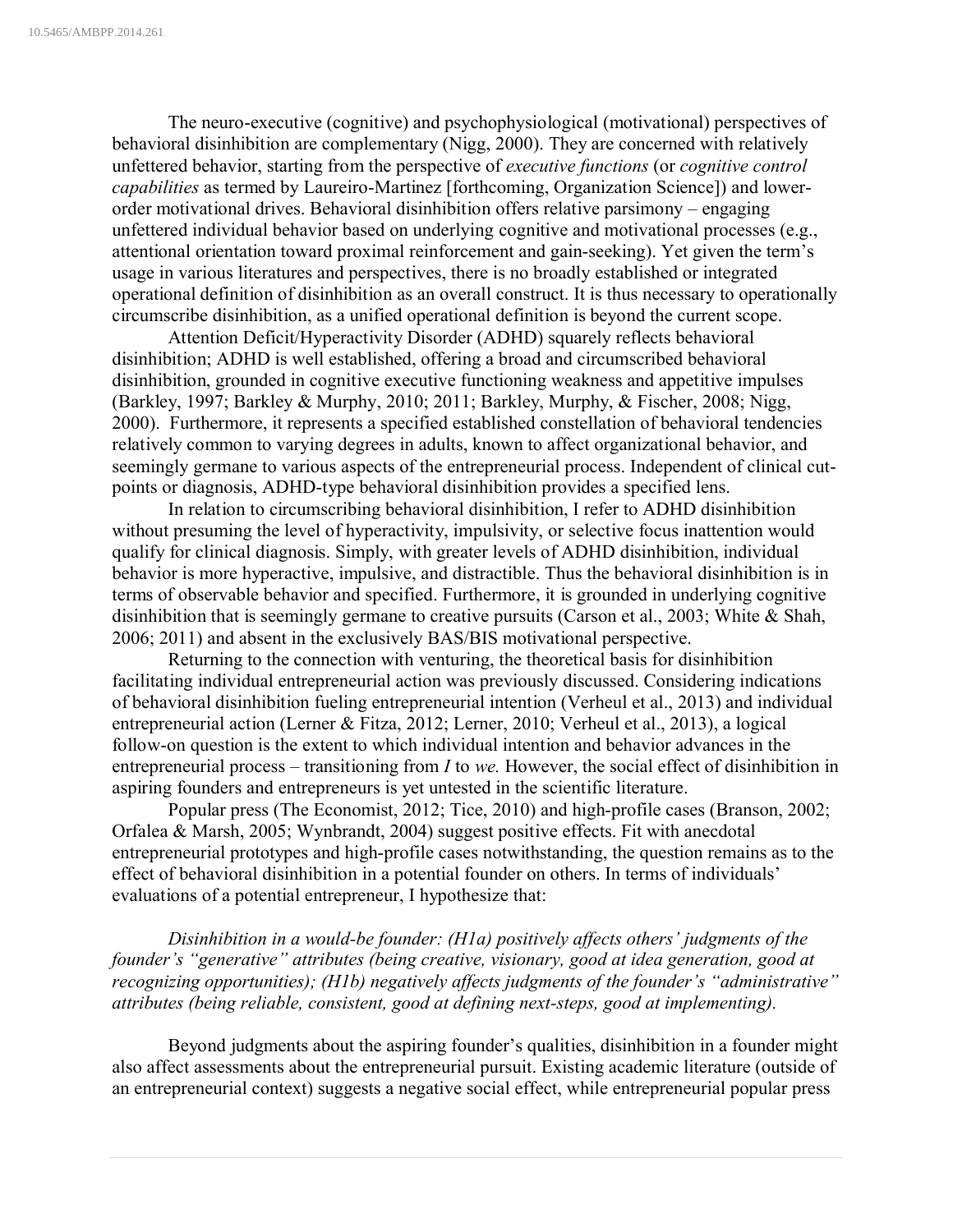and celebrity cases suggest the contrary. Challenging the anecdotal suggestion of disinhibition being socially accepted in founders (e.g. Tice, 2010), I hypothesize:

*Disinhibition in a would-be founder undermines (reduces) others': (H2) judgments of the probability of venture success, and (H3) interest in joining the pursuit/venture.*

#### **METHOD**

Research involving nascent stage phenomena such as venturing is particularly subject to winners' bias (e.g., Yang & Aldrich, 2012) since it is the initially successful actors who become and remain visible. Thus, for this particular research, designs using actual founders would start with winners (those who have organized) and would not be appropriate given the question and possibility of disinhibition impairing advancement to founder status. For this and other reasons, a randomized experimental design was used to test the general relationships hypothesized. The research design was a 2 x 2 x 2 mixed factorial in which participants evaluated two different would-be founders, with two associated opportunity pursuits (counterbalanced), in counterbalanced orders. The procedure was modeled after past research using experimental designs where subjects evaluated two apparent entrepreneurs (e.g., Baron et al., 2006) and potential entrepreneurial pursuits (e.g., Grégoire & Shepherd, 2012).

The experimental factors were: 2 levels of disinhibition in the would-be founders (withinsubjects) x 2 different entrepreneurial venture pursuits (within-subjects) x 2 orders of presentation (between-subjects). The first factor was the independent variable of interest. The two levels of disinhibition reflect the indication of ADHD-type disinhibition in the would-be founder  $(+/-)$ , without presuming clinical status in the  $+$  condition.

Given the novelty of the research, existing literature informed but could not offer operationalizations of outwardly observable behavioral disinhibition in an aspiring founder and of other individuals' hypothesized reactions/judgments. Accordingly, research stimuli and data collection items were developed based on prior research. Following Baron and colleagues (2006), subjects evaluated the target individual and associated entrepreneurial venture. Specifically subjects made decisions about the target entrepreneur, their interest in joining the pursuit/venture, and the likelihood of venture success.

The research stimuli were provided to subjects in a written format. This is consistent with entrepreneurial and other research where subjects are presented written descriptions for evaluating and making judgments, in the controlled research setting (e.g., Baron et al., 2006; Gregoire & Shepherd, 2012; Kahneman & Tversky, 1979).

For realism and to mask the explicit research question from subjects, the descriptions of the would-be founders were crafted to present the information composing the disinhibition manipulation interspersed with other details – as might be observed/ascertained from a brief pitch event or similar situation. In terms of the experimental manipulation, the indicators of disinhibition were based on existing literature and innocuous behavioral descriptions of the potential founder. The latter was to avoid use of explicit terms (e.g. *impulsive*) and labels including *ADHD*, which would be less realistic in a nascent entrepreneurial setting.

The target population was individuals who could be early-stage resource providers to a would-be founder – facilitating the transition from a solo pursuit. Broadly, this includes most any adult who might join the entrepreneurial pursuit, providing supporting labor for example. University students, particularly business students, sample part of this broad population. The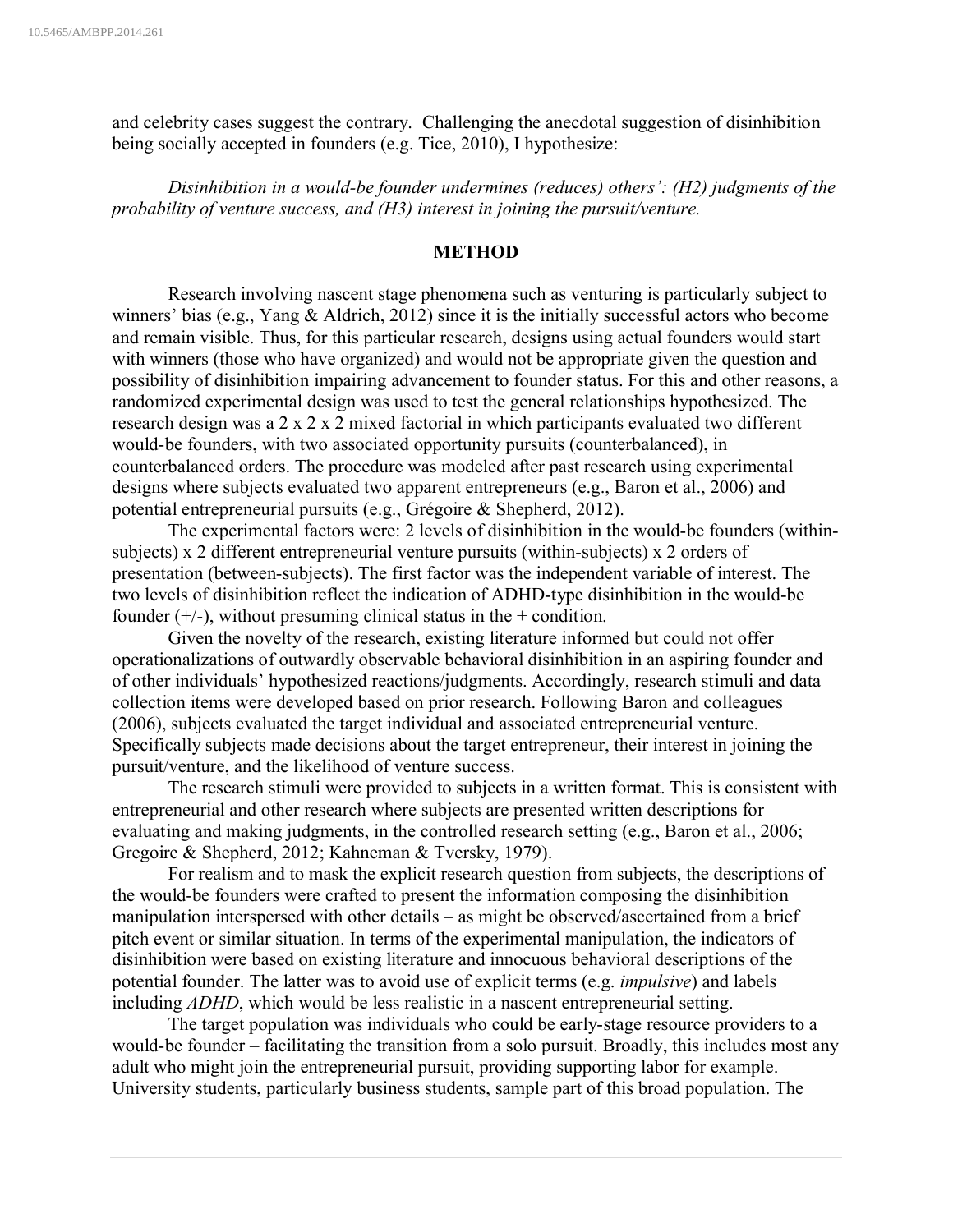sample represents to would-be founders an easily accessible and inexpensive part of the total pool of potential start-up followers. Given the design and general research hypotheses, the sample is also in line with Colquitt's (2008: 616) suggestion of laboratory research "defined as studies involving undergraduate participants that occur in an environment that was created for research purposes." The sample should offer relatively conservative hypothesis testing, presuming a potentially naïve conception of entrepreneurship or that older adults would react at least as negatively to disinhibition. Regardless, **the sample is not suggested to proxy** financial investors, entrepreneurs, experienced co-founders, senior-level employees, or other populations. The final sample was 134 business students. Additional details are available from the author.

#### **RESULTS**

Given counterbalanced random assignment, paired t-tests and general linear modeling (Within-subjects Repeated Measures GLM) analyses were used to test the hypothesized relationships. The results follow, with standard significance notation used  $(***= p<.001;$  $* = p \lt 0.05$ ). The manipulation check confirmed the stimuli yielded the two behavioral disinhibition conditions  $(t_{1,133}=21.4***)$ . Hypothesis 1a was supported, with results indicating that behavioral disinhibition led to perceptions of the founder being higher in generative qualities; in other words, the more disinhibited target/founder was believed to possess greater generative qualities  $(t<sub>1.133</sub>=7.3***)$ . The results also indicated that behavioral disinhibition adversely affects perceptions of a founder's administrative qualities; the more disinhibited target was perceived to be significantly lower in administrative qualities  $(t_{1,133}=-15.0***)$ , supporting Hypothesis 1b.

Consistent with Hypothesis 2, expected probabilities of venture success were significantly lower when associated with a more disinhibited founder  $(t_{1,13}=3.4***)$ . Specifically, the venture associated with the disinhibited founder was considered 11.5% less likely to succeed. In other words, the results indicate that signs of disinhibition in founder significantly undermine the extent to which others' believe a venture will be successful.

In line with Hypothesis 3, disinhibition in a founder undermined others' interest in joining the entrepreneurial pursuit. In particular, participants indicated a (13.5%) lower likelihood of accepting an offer to join the venture of the disinhibited founder  $(t_{1,13}=3.2***)$ . Similarly, interest in joining as an intern or as an employee was significantly lower based on Likert responses  $(t_{1,133}=-2.4^*; t_{1,133}=-2.5^*)$ .

To test the robustness of all the results and provide an assessment of the effect size  $(\eta_p^2)$ accounting for repeated measures, general linear models were run. The GLM results replicated the results of the paired t-tests, indicating similar and highly significant effects (all *p*-statistics <.001). Additionally, the disinhibition effects were *moderate* to *large* in size.

#### **DISCUSSION**

The research findings illuminate a paradox and asymmetry with regard to nascent opportunity pursuit. Consistent with much popular press and celebrity cases, entrepreneurs higher in disinhibition were believed to be more creative, visionary, and better at recognizing opportunities. Also on the positive side, they were expected to be more interesting and fun. These positive effects, however, were materially eclipsed by the adverse effect of disinhibition on beliefs of the individual's administrative qualities – undermining judgments of whether a venture is likely to be successful and of one's interest in joining the venture. The findings